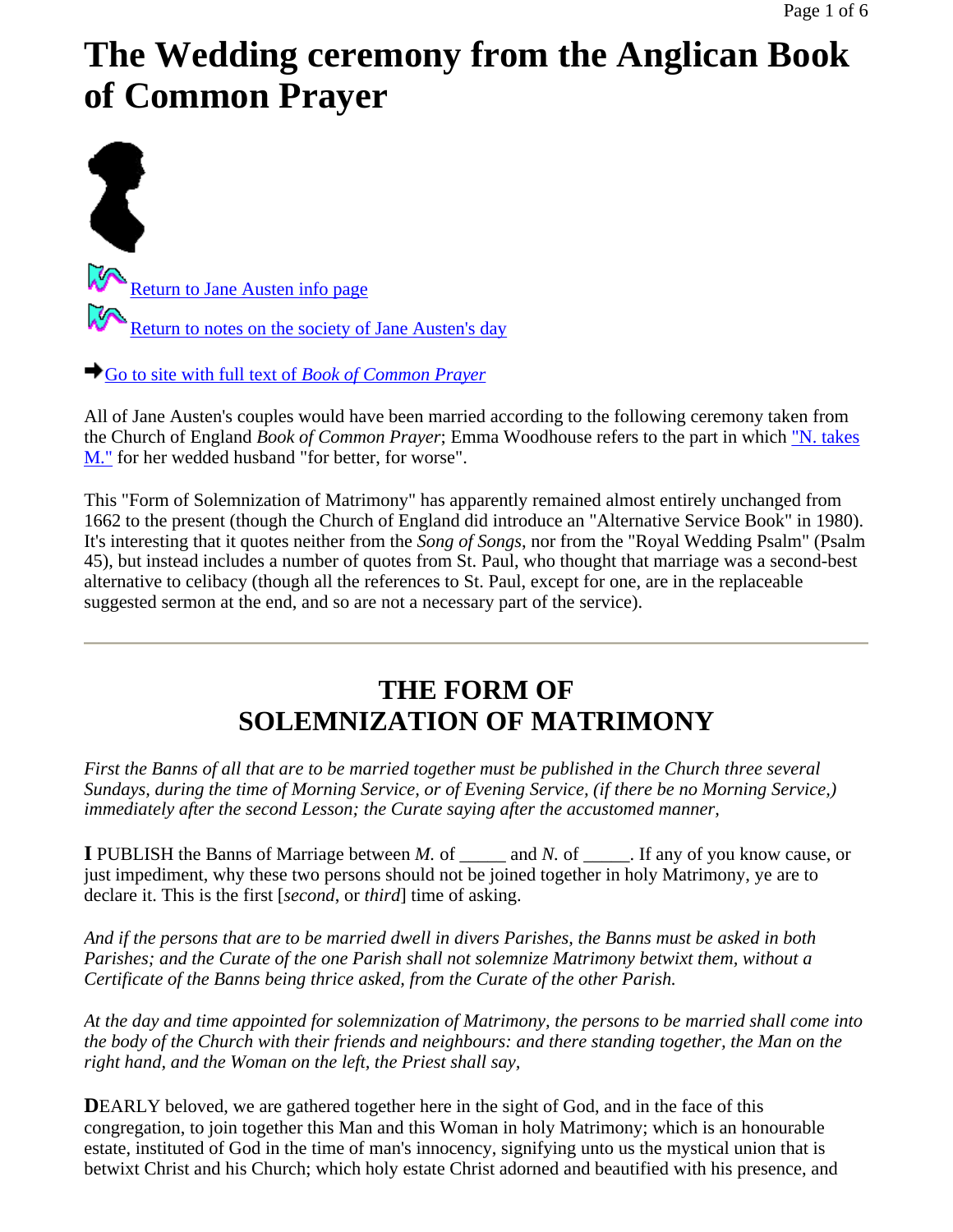first miracle that he wrought, in Cana of Galilee; and is commended of Saint Paul to be honourable among all men: and therefore is not by any to be enterprised, nor taken in hand, unadvisedly, lightly, or wantonly, to satisfy men's carnal lusts and appetites, like brute beasts that have no understanding; but reverently, discreetly, advisedly, soberly, and in the fear of God; duly considering the causes for which Matrimony was ordained.

First, It was ordained for the procreation of children, to be brought up in the fear and nurture of the Lord, and to the praise of his holy Name.

Secondly, It was ordained for a remedy against sin, and to avoid fornication; that such persons as have not the gift of continency might marry, and keep themselves undefiled members of Christ's body.

Thirdly, It was ordained for the mutual society, help, and comfort, that the one ought to have of the other, both in prosperity and adversity. Into which holy estate these two persons present come now to be joined. Therefore if any man can shew any just cause, why they may not lawfully be joined together, let him now speak, or else hereafter for ever hold his peace.

#### *And also, speaking unto the persons that shall be married, he shall say,*

**I** REQUIRE and charge you both, as ye will answer at the dreadful day of judgement when the secrets of all hearts shall be disclosed, that if either of you know any impediment, why ye may not be lawfully joined together in Matrimony, ye do now confess it. For be ye well assured, that so many as are coupled together otherwise than God's Word doth allow are not joined together by God; neither is their Matrimony lawful.

*At which day of Marriage, if any man do alledge and declare any impediment, why they may not be coupled together in Matrimony, by God's Law, or the Laws of this Realm; and will be bound, and sufficient sureties with him, to the parties; or else put in a Caution (to the full value of such charges as the persons to be married do thereby sustain) to prove his allegation: then the solemnization must be deferred, until such time as the truth be tried.*

*If no impediment be alledged, then shall the Curate say unto the Man,*

*M.* **W**ILT thou have this Woman to thy wedded Wife, to live together after God's ordinance in the holy estate of Matrimony? Wilt thou love her, comfort her, honour, and keep her in sickness and in health; and, forsaking all other, keep thee only unto her, so long as ye both shall live?

*The Man shall answer,* I will.

*Then shall the Priest say unto the Woman,*

*N.* **W**ILT thou have this Man to thy wedded Husband, to live together after God's ordinance in the holy estate of Matrimony? Wilt thou obey him, and serve him, love, honour, and keep him in sickness and in health; and, forsaking all other, keep thee only unto him, so long as ye both shall live?

*The Woman shall answer,* I will.

*Then shall the Minister say,*

Who giveth this Woman to be married to this Man?

*Then shall they give their troth to each other in this manner.*

*The Minister, receiving the Woman at her father's or friend's hands, shall cause the Man with his right hand to take the Woman by her right hand, and to say after him as followeth.*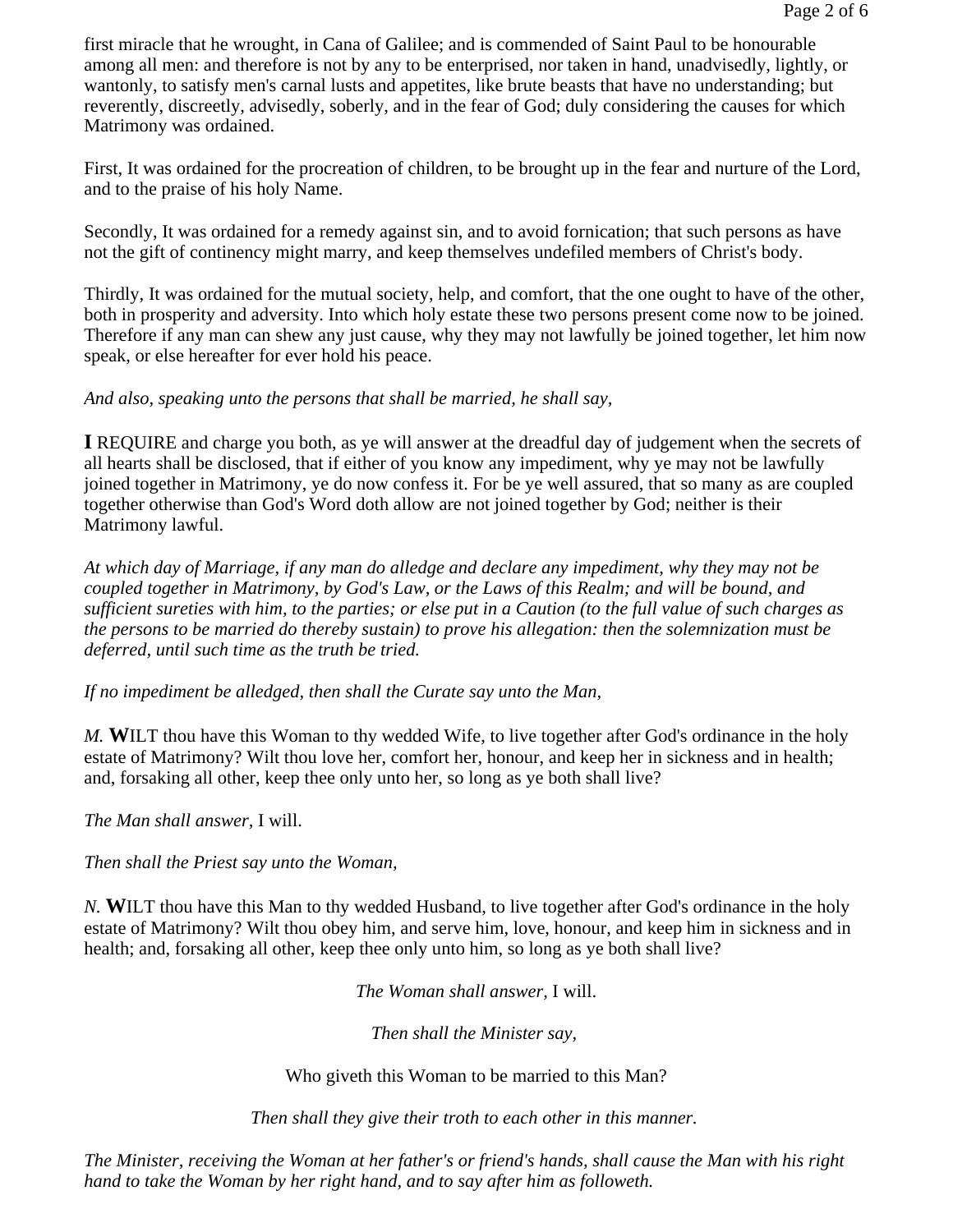**I** *M.* take thee *N.* to my wedded Wife, to have and to hold from this day forward, for better for worse, for richer for poorer, in sickness and in health, to love and to cherish, till death us do part, according to God's holy ordinance; and thereto I plight thee my troth.

*Then shall they loose their hands; and the Woman, with her right hand taking the Man by his right hand, shall likewise say after the Minister,*

**I** *N.* take thee *M.* to my wedded Husband, to have and to hold from this day forward, for better for worse, for richer for poorer, in sickness and in health, to love, cherish, and to obey, till death us do part, according to God's holy ordinance; and thereto I give thee my troth.

*Then shall they again loose their hands; and the Man shall give unto the Woman a Ring, laying the same upon the book with the accustomed duty to the Priest and Clerk. And the Priest, taking the Ring, shall deliver it unto the Man, to put it upon the fourth finger of the Woman's left hand. And the Man holding the Ring there, and taught by the Priest, shall say,*

WITH this Ring I thee wed, with my Body I thee worship, and with all my worldly Goods I thee endow: In the Name of the Father, and of the Son, and of the Holy Ghost. Amen.

*Then the Man leaving the Ring upon the fourth finger of the Woman's left hand, they shall both kneel down, and the Minister shall say,*

Let us pray.

**O** ETERNAL God, Creator and Preserver of all mankind, Giver of all spiritual grace, the Author of everlasting life; Send thy blessing upon these thy servants, this Man and this Woman, whom we bless in thy Name; that, as Isaac and Rebecca lived faithfully together, so these persons may surely perform and keep the vow and covenant betwixt them made, (whereof this Ring given and received is a token and pledge,) and may ever remain in perfect love and peace together, and live according to thy laws; through Jesus Christ our Lord. *Amen.*

*Then shall the Priest join their right hands together, and say,*

Those whom God hath joined together let no man put asunder.

*Then shall the Minister speak unto the people.*

**F**ORASMUCH as *M.* and *N.* have consented together in holy Wedlock, and have witnessed the same before God and this company, and thereto have given and pledged their troth either to other, and have declared the same by giving and receiving of a Ring, and by joining of hands; I pronounce that they be Man and Wife together, In the Name of the Father, and of the Son, and of the Holy Ghost. Amen.

*And the Minister shall add this Blessing.*

**G**OD the Father, God the Son, God the Holy Ghost, bless, preserve, and keep you; the Lord mercifully with his favour look upon you; and so fill you with all spiritual benediction and grace, that ye may so live together in this life, that in the world to come ye may have life everlasting. *Amen.*

*Then the Minister or Clerks, going to the Lord's Table, shall say or sing this Psalm following.*

# *Beati Omnes* Psalm 128.

**BLESSED** are all they that fear the Lord: and walk in his ways. For thou shalt eat the labour of thine hands: O well is thee, and happy shalt thou be.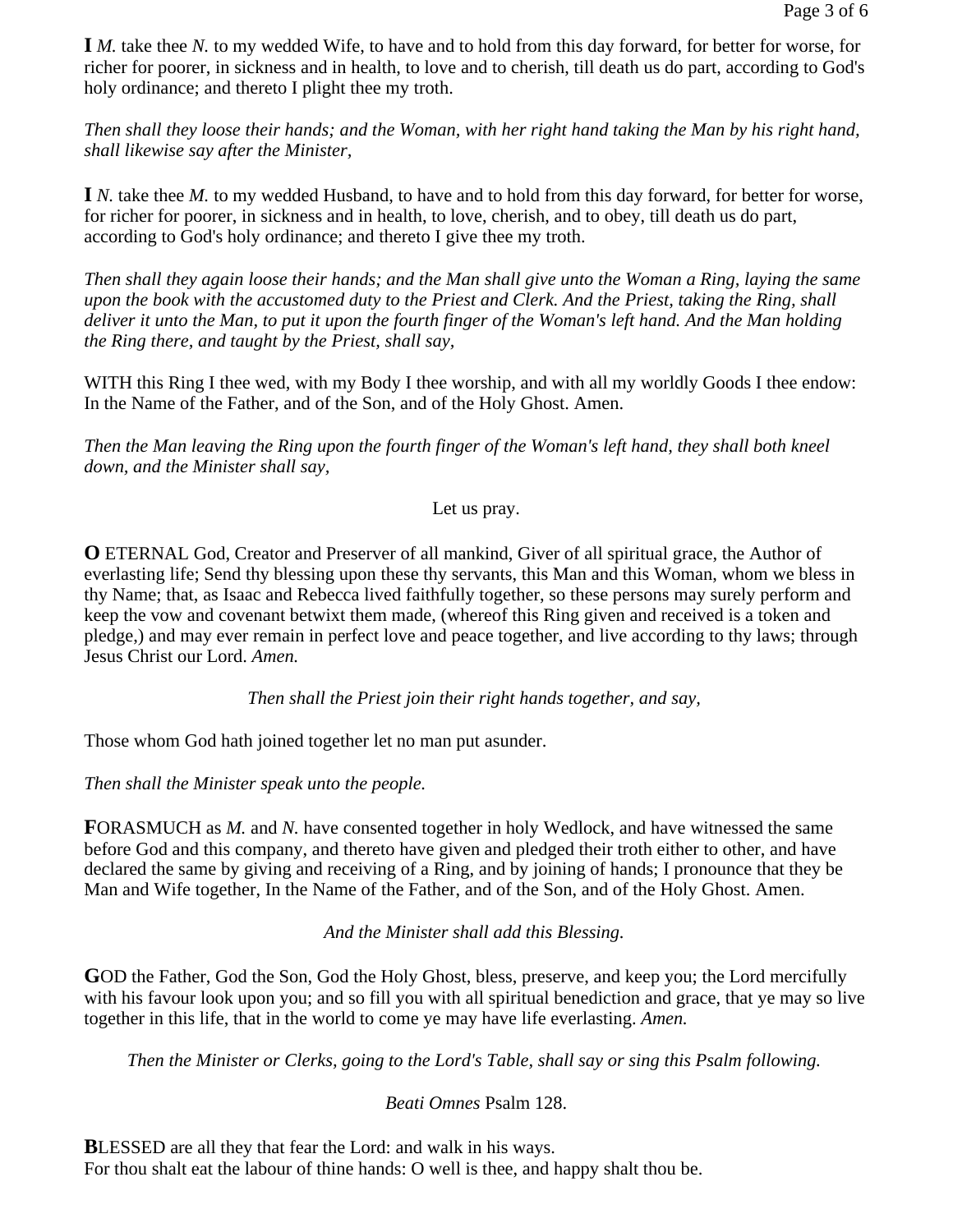Thy wife shall be as the fruitful vine: upon the walls of thine house;

Thy children like the olive-branches: round about thy table.

Lo, thus shall the man be blessed: that feareth the Lord.

The Lord from out of Sion shall so bless thee: that thou shalt see Jerusalem in prosperity all thy life long; Yea, that thou shalt see thy children's children: and peace upon Israel.

Glory be to the Father, and to the Son: and to the Holy Ghost;

As it was in the beginning, is now, and ever shall be: world without end. Amen.

# *Or this Psalm*

# *Deus misereatur* Psalm 67.

**G**OD be merciful unto us, and bless us: and shew us the light of his countenance, and be merciful unto us.

That thy way may be known upon earth: thy saving health among all nations.

Let the people praise thee, O God: yea, let all the people praise thee.

O let the nations rejoice and be glad: for thou shalt judge the folk righteously, and govern the nations upon earth.

Let the people praise thee, O God: yea, let all the people praise thee.

Then shall the earth bring forth her increase: and God, even our own God, shall give us his blessing.

God shall bless us: and all the ends of the world shall fear him.

Glory be to the Father, and to the Son: and to the Holy Ghost;

As it was in the beginning, is now, and ever shall be: world without end. Amen

*The Psalm ended, and the Man and the Woman kneeling before the Lord's Table, the Priest standing at the Table, and turning his face towards them, shall say,*

Lord, have mercy upon us.

*Answer.* Christ, have mercy upon us.

*Minister.* Lord, have mercy upon us.

**O**UR Father, which art in heaven, Hallowed be thy Name. Thy kingdom come. Thy will be done in earth, As it is in heaven. Give us this day our daily bread. And forgive us our trespasses, As we forgive them that trespass against us. And lead us not into temptation; But deliver us from evil. Amen.

*Minister.* O Lord, save thy servant, and thy handmaid;

*Answer.* Who put their trust in thee.

*Minister.* O Lord, send them help from thy holy place;

*Answer.* And evermore defend them.

*Minister.* Be unto them a tower of strength,

*Answer.* From the face of their enemy.

*Minister.* O Lord, hear our prayer.

*Answer.* And let our cry come unto thee.

# *Minister.*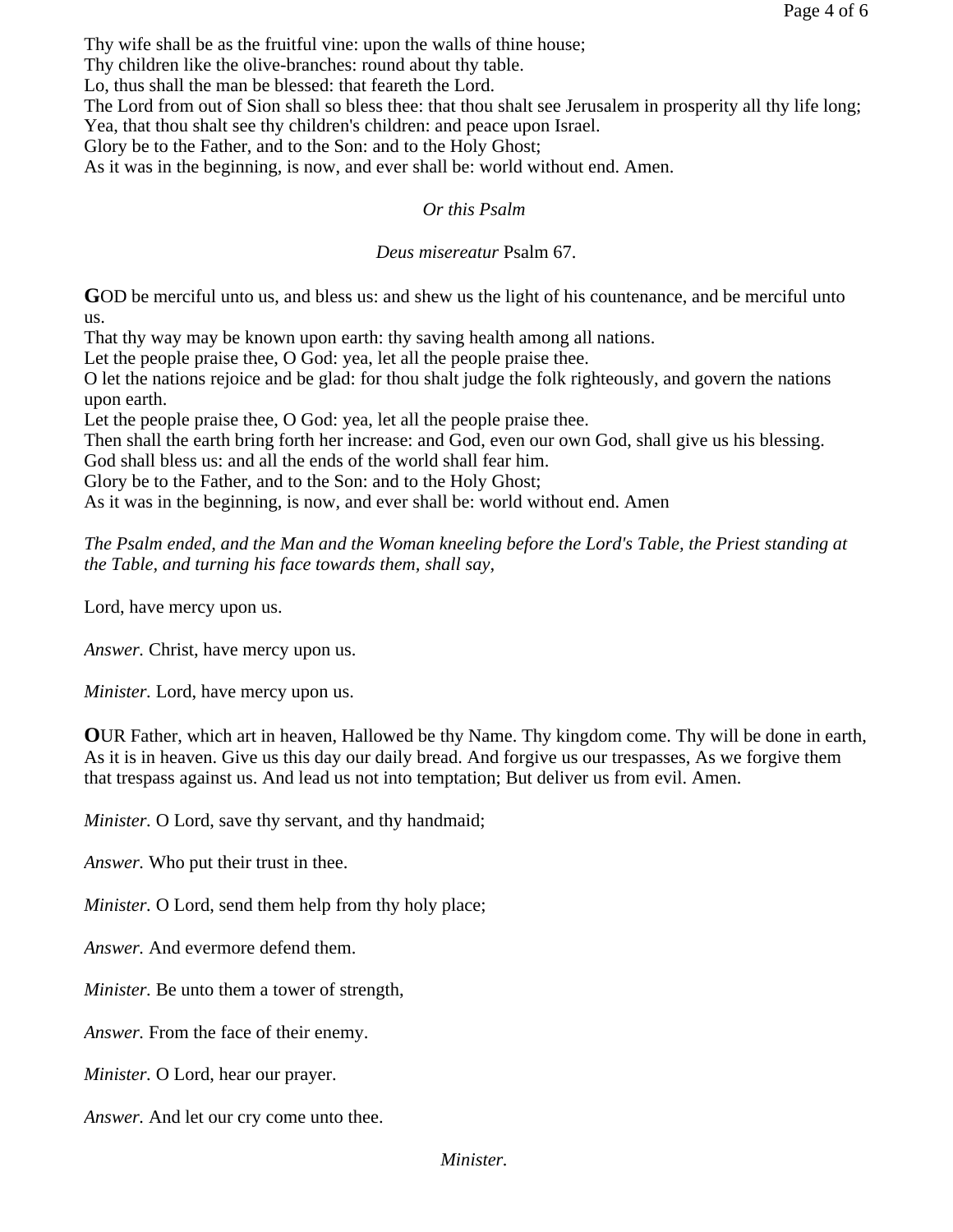**O** GOD of Abraham, God of Isaac, God of Jacob, bless these thy servants, and sow the seed of eternal life in their hearts; that whatsoever in thy holy Word they shall profitably learn, they may in deed fulfil the same. Look, O Lord, mercifully upon them from heaven, and bless them. And as thou didst send thy blessing upon Abraham and Sarah, to their great comfort, so vouchsafe to send thy blessing upon these thy servants; that they obeying thy will, and alway being in safety under thy protection, may abide in thy love unto their lives' end; through Jesus Christ our Lord. *Amen.*

#### *This Prayer next following shall be omitted, where the Woman is past child-bearing.*

**O** MERCIFUL Lord, and heavenly Father, by whose gracious gift mankind is increased; We beseech thee, assist with thy blessing these two persons, that they may both be fruitful in procreation of children, and also live together so long in godly love and honesty, that they may see their children christianly and virtuously brought up, to thy praise and honour; through Jesus Christ our Lord. *Amen.*

**O** GOD, who by thy mighty power hast made all things of nothing; who also (after other things set in order) didst appoint, that out of man (created after thine own image and similitude) woman should take her beginning; and, knitting them together, didst teach that it should never be lawful to put asunder those whom thou by Matrimony hadst made one: O God, who hast consecrated the state of Matrimony to such an excellent mystery, that in it is signified and represented the spiritual marriage and unity betwixt Christ and his Church; Look mercifully upon these thy servants, that both this man may love his wife, according to thy Word, (as Christ did love his spouse the Church, who gave himself for it, loving and cherishing it even as his own flesh,) and also that this woman may be loving and amiable, faithful and obedient to her husband; and in all quietness, sobriety, and peace, be a follower of holy and godly matrons. O Lord, bless them both, and grant them to inherit thy everlasting kingdom; through Jesus Christ our Lord. *Amen.*

# *Then shall the Priest say,*

**A**LMIGHTY God, who at the beginning did create our first parents, Adam and Eve, and did sanctify and join them together in marriage; Pour upon you the riches of his grace, sanctify and bless you, that ye may please him both in body and soul, and live together in holy love unto your lives' end. *Amen.*

# *After which, if there be no Sermon declaring the Duties of Man and Wife, the Minister shall read as followeth.*

**A**LL ye that are married, or that intend to take the holy estate of Matrimony upon you, hear what the holy Scripture doth say as touching the duty of husbands towards their wives, and wives towards their husbands.

Saint Paul, in his Epistle to the Ephesians, the fifth Chapter, doth give this commandment to all married men; Husbands, love your wives, even as Christ also loved the Church, and gave himself for it, that he might sanctify and cleanse it with the washing of water, by the Word; that he might present it to himself a glorious Church, not having spot, or wrinkle, or any such thing; but that it should be holy, and without blemish. So ought men to love their wives as their own bodies. He that loveth his wife loveth himself: for no man ever yet hated his own flesh, but nourisheth and cherisheth it, even as the Lord the Church: for we are members of his body, of his flesh, and of his bones. For this cause shall a man leave his father and mother, and shall be joined unto his wife; and they two shall be one flesh. This is a great mystery; but I speak concerning Christ and the Church. Nevertheless, let every one of you in particular so love his wife, even as himself.

Likewise the same Saint Paul, writing to the Colossians, speaketh thus to all men that are married; Husbands, love your wives, and be not bitter against them.

Hear also what Saint Peter, the Apostle of Christ, who was himself a married man, saith unto them that are married; Ye husbands, dwell with your wives according to knowledge; giving honour unto the wife, as unto the weaker vessel, and as being heirs together of the grace of life, that your prayers be not